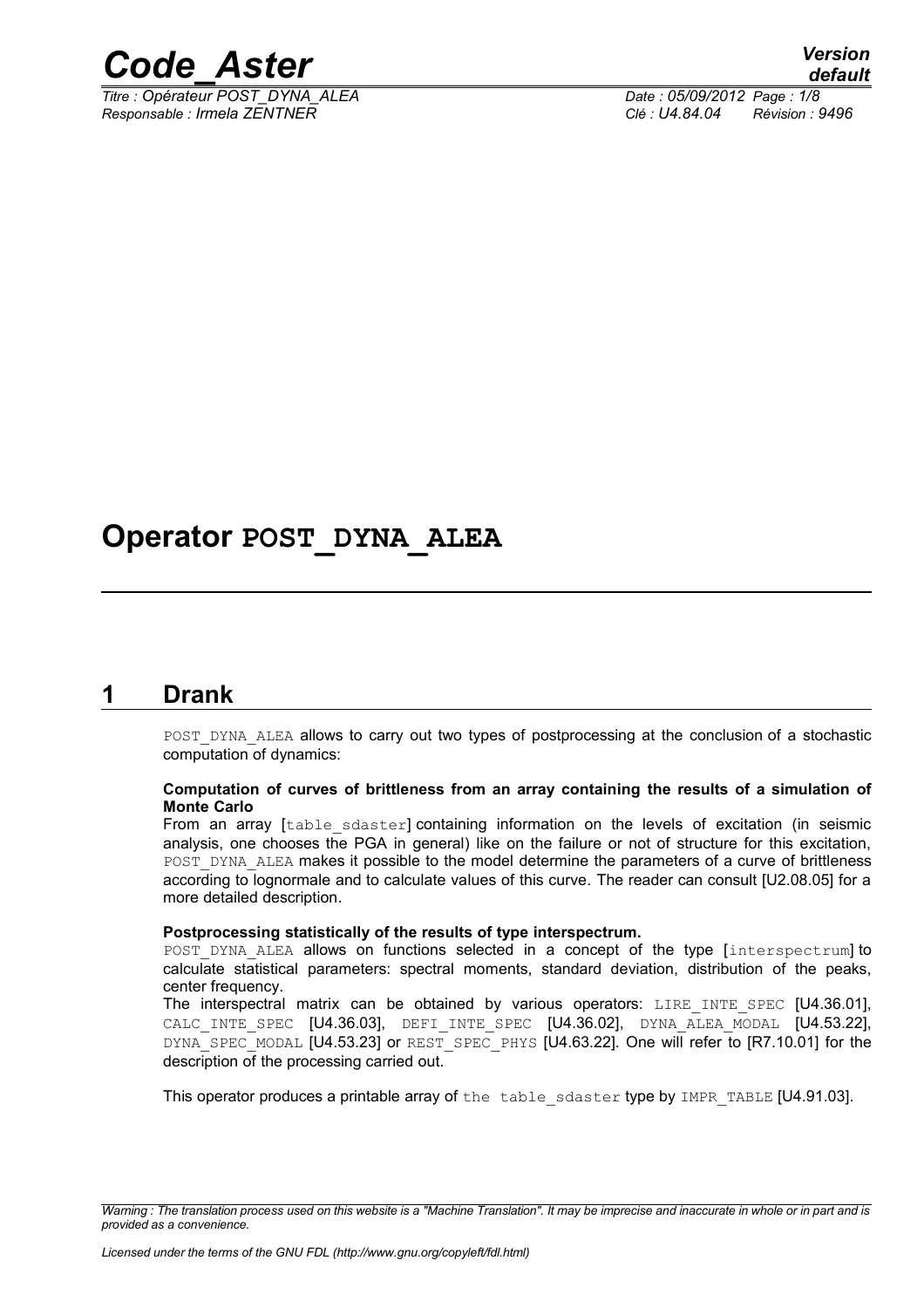*Titre : Opérateur POST\_DYNA\_ALEA Date : 05/09/2012 Page : 2/8 Responsable : Irmela ZENTNER Clé : U4.84.04 Révision : 9496*

*default*

## **2 Syntax**

| [table sdaster] = POST DYNA ALEA                                                                                                                                                                               |                                                                                                                                                                |                                                                                  |
|----------------------------------------------------------------------------------------------------------------------------------------------------------------------------------------------------------------|----------------------------------------------------------------------------------------------------------------------------------------------------------------|----------------------------------------------------------------------------------|
| $\overline{\mathcal{L}}$<br>$\blacklozenge$ FRAGILITE= F (                                                                                                                                                     | $\sqrt{TABL}$ RESU = tabres<br>$\Diamond \text{VALE}$ = list<br>VLISTE PARA = laster<br>$\Diamond AM$ INI =/AMO<br>/0.4<br>$\Diamond$ BETA INI =/BETAO<br>/0.3 | [table sdaster]<br>$[1 R]$<br>[liststr8]<br>[R]<br>[DEFAULT]<br>[R]<br>[DEFAULT] |
|                                                                                                                                                                                                                | $\Diamond$ FRACTILES = fract<br>$\Diamond$ NB TIRAGE = nbt<br>$\rightarrow$                                                                                    | [liststr8]<br>$\lceil 1 \rceil$                                                  |
| /INTE SPEC = inter<br><b>ODUREE</b>                                                                                                                                                                            | # INTE SPEC is indicated:<br>= duration                                                                                                                        | [interspectrum]<br>[R]                                                           |
| $\blacklozenge/\blacklozenge$ NUMÉRIQUE ORDRE_I = lnumi<br>$\triangle$ NUMÉRIQUE_ORDRE_J = lnumj<br>$\sqrt{NOEUD_1}$ = lnoeudi<br>$\blacklozenge {\tt NOEUD\_J}$<br>$NOM_CMP_I$ = lcmpi<br>$NOM_CMP_J = lcmpj$ | $[1$ Kn]<br>$[1$ Kn]<br>$[1$ Kn]<br>$[1$ Kn]<br>$[1$ Kn]<br>$[1$ Kn]                                                                                           |                                                                                  |
|                                                                                                                                                                                                                | $=$ "DIAG"<br>/OPTION                                                                                                                                          |                                                                                  |
| $\Diamond$ MOMENT = $1$ mom                                                                                                                                                                                    |                                                                                                                                                                | $[1  I]$                                                                         |
| $\sqrt{INFO}$ =/1<br>/2                                                                                                                                                                                        |                                                                                                                                                                | [DEFAULT]                                                                        |
| $\lor$ TITER =titer                                                                                                                                                                                            |                                                                                                                                                                | $[1$ Kn]                                                                         |
| );                                                                                                                                                                                                             |                                                                                                                                                                |                                                                                  |

*Warning : The translation process used on this website is a "Machine Translation". It may be imprecise and inaccurate in whole or in part and is provided as a convenience.*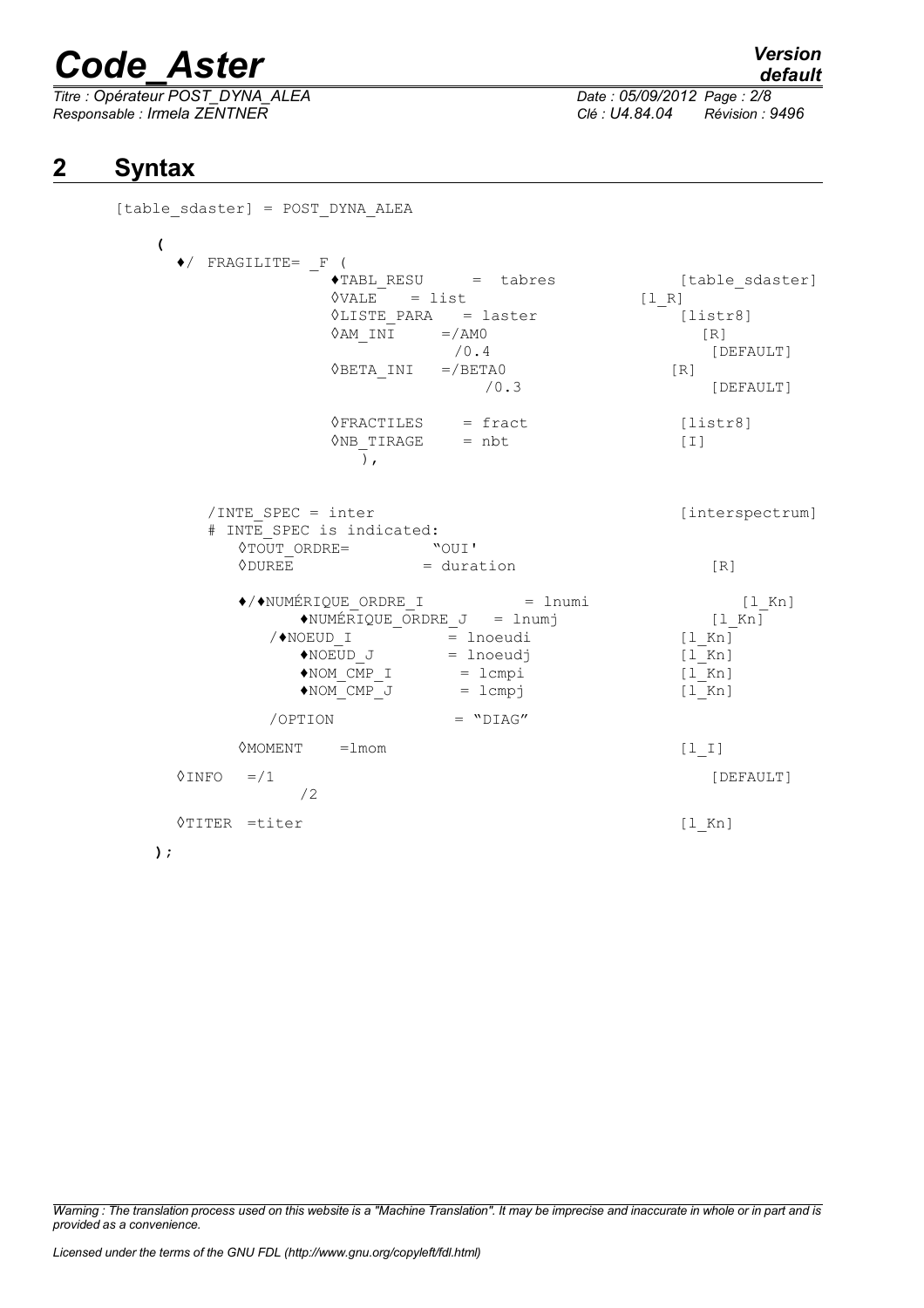*Titre : Opérateur POST\_DYNA\_ALEA Date : 05/09/2012 Page : 3/8 Responsable : Irmela ZENTNER Clé : U4.84.04 Révision : 9496*

## **3 Operands**

#### **3.1 Key word FRAGILITE**

FRAGILITE =

mot\_clé  $\tt the$  FRAGILITE makes it possible to determine the parameters  $\,A_{m}\,$  and  $\,\beta\,$  (median and standard deviation logarithmic curve) of a curve of brittleness according to the model lognormal [U2.08.05]:

| $=$ | $ln(dA_m)$ |  |
|-----|------------|--|
|     |            |  |

One can also calculate the values of the curve for the values of parameters  $Am$  and  $\beta$  obtained. Option FRACTILES (optional) makes it possible moreover to determine fractiles for the curve by a method of rééchantillonnage of the original sample which one informed in TABL\_RESU.

#### **3.1.1 Operand TABL\_RESU**

♦ TAB\_RESU = tabres [table\_sdaster]

One gives the name of the array [table sdaster] which one must have creates before using CREA\_TABLE [U4.33.02] . This array must have at least two columns with access keys (name of label of column): PARA\_NOCI (it is the indicator characterizing the level of the excitation) and DEFA (the values of this column are 0 if one did not observe a failure or 1 if there were failure.)

#### **3.1.2 Operands LIST\_PARA and VALE**

One can give a list of realities, values for which one evaluates the curve of brittleness.

```
This can be done in the form of a list containing the values of computation \; (a^{}_{1\!,} a^{}_{2\!,}... , a^{}_{n}) \; :
\Diamond ... VALE = list [l R]
```
or by giving the name of the concept of the listr8  $type$  containing the list of the values:  $\sqrt[6]{ }$  ... LIST PARA = list [listr8]

#### **3.1.3 Operand AM\_INI and BETA\_INI**

◊ AM\_INI  $\lozenge$  . BETA INI

One gives initial values of the parameters  $A_m$  and  $\beta$  to estimate (not starting for the algorithm of optimization).

#### **3.1.4 Operands FRACTILES and NB\_TIRAGE**

These operands must be indicated if one wishes to determine fractiles or confidence intervals more precisely for the curve of brittleness by the method of rééchantillonnage (method known as of "bootstrap"). Operand FRACTILES makes it possible to give fractiles qu "one wishes to calculate.

 $\Diamond$  FRACTILES = fract [listr8] By default, one draws as much D" samples "bootstrap" as one has data (it is the number *N* of simulation of Monte Carlo carried out as a preliminary and whose results are stored in array

*Warning : The translation process used on this website is a "Machine Translation". It may be imprecise and inaccurate in whole or in part and is provided as a convenience.*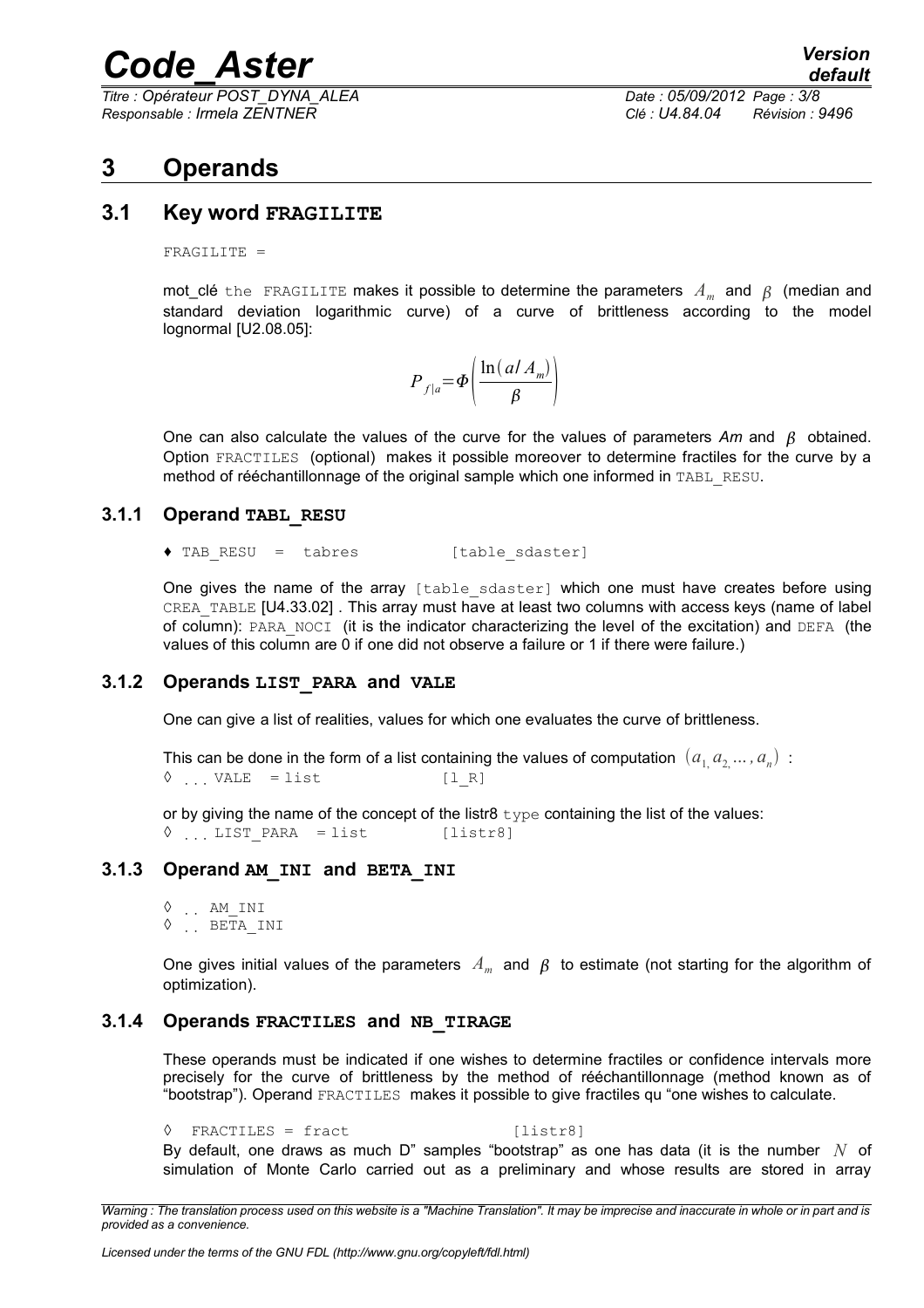*Titre : Opérateur POST\_DYNA\_ALEA Date : 05/09/2012 Page : 4/8 Responsable : Irmela ZENTNER Clé : U4.84.04 Révision : 9496*

*default*

TABL RESU). Command NB TIRAGE makes it possible nevertheless to decrease the number of pulling to be carried out:

 $\Diamond$  NB TIRAGE = nbt [I]

It is necessary that *nbt* is lower or equal to the number of values in TABL\_RESU ( *nbt*≤*N* ). This functionality makes it possible to reduce the computing time but is disadvised in the general case because the results are not very reliable.

### **3.2 Key word INTE\_SPEC**

♦INTE\_SPEC = inter

inter is the name user of the interspectral matrix.

The interspectral matrix can be obtained by various operators: LIRE INTE SPEC [U4.36.01], CALC INTE SPEC [U4.36.03], DEFI INTE SPEC [U4.36.02], DYNA ALEA MODAL [U4.53.22], DYNA SPEC MODAL [U4.53.23] or REST SPEC PHYS [U4.63.22].

#### **Note:**

*The spectral moments are defined like integrals of power spectral density (DSP):*

$$
\lambda_i = \int_{-\infty}^{+\infty} |\omega|^i S_{XX}(\omega) d\omega = 2 \int_{0}^{+\infty} \omega^i S_{XX}(\omega) d\omega
$$

*Thus, if the DSP is given for the positive frequencies only, POST-DYNA\_ALEA multiplies by 2 the integrals of the DSP calculated for*  $\omega > 0$ . In addition, the DSP are defined according to the *natural frequency*  $f = 2 \pi \omega$  (*Hz*) in *POST-DYNA* ALEA *. The following formulas are used [cf R7.010.01]:*

$$
S_{xx}(f) = \int_{-\infty}^{+\infty} R_{xx}(\tau) e^{-2i\pi f \tau} d\tau;
$$

$$
S'_{xx}(\omega) = \frac{1}{2\pi} S_{xx}(f)
$$

The reader is invited to consult of the command documentation DYNA ALEA MODAL [U4.53.22] for more information on the meaning of the parameters of the key word.

$$
\lozenge\neg\neg\text{UUT}\quad\text{ORDER}\qquad\equiv\text{``OUT'}
$$

All the interspectrums are taken into account.

One defines then the terms of the matrix whose functions will undergo the processing.

 $\leftrightarrow$ / $\leftrightarrow$ NUMÉRIQUE ORDRE I = lnumi  $\triangle$ NUMÉRIQUE ORDRE J = lnumj

When the autospectrums or the interspectrums are calculated on **the modes** :

- Inumi is the list of the sequence numbers of the modes "I". Example: (2, 3, 1).
- Inum is the list of the numbers of odre modes "I. Example:  $(2, 1, 4)$

the indices are appairés according to the same row.

- $(2, 2)$  corresponds to the autospectrum on mode 2,
- (3,1) corresponds to the interspectrum between mode 3 and mode 1.

lnumi and lnumj must contain the same number of terms.

*Warning : The translation process used on this website is a "Machine Translation". It may be imprecise and inaccurate in whole or in part and is provided as a convenience.*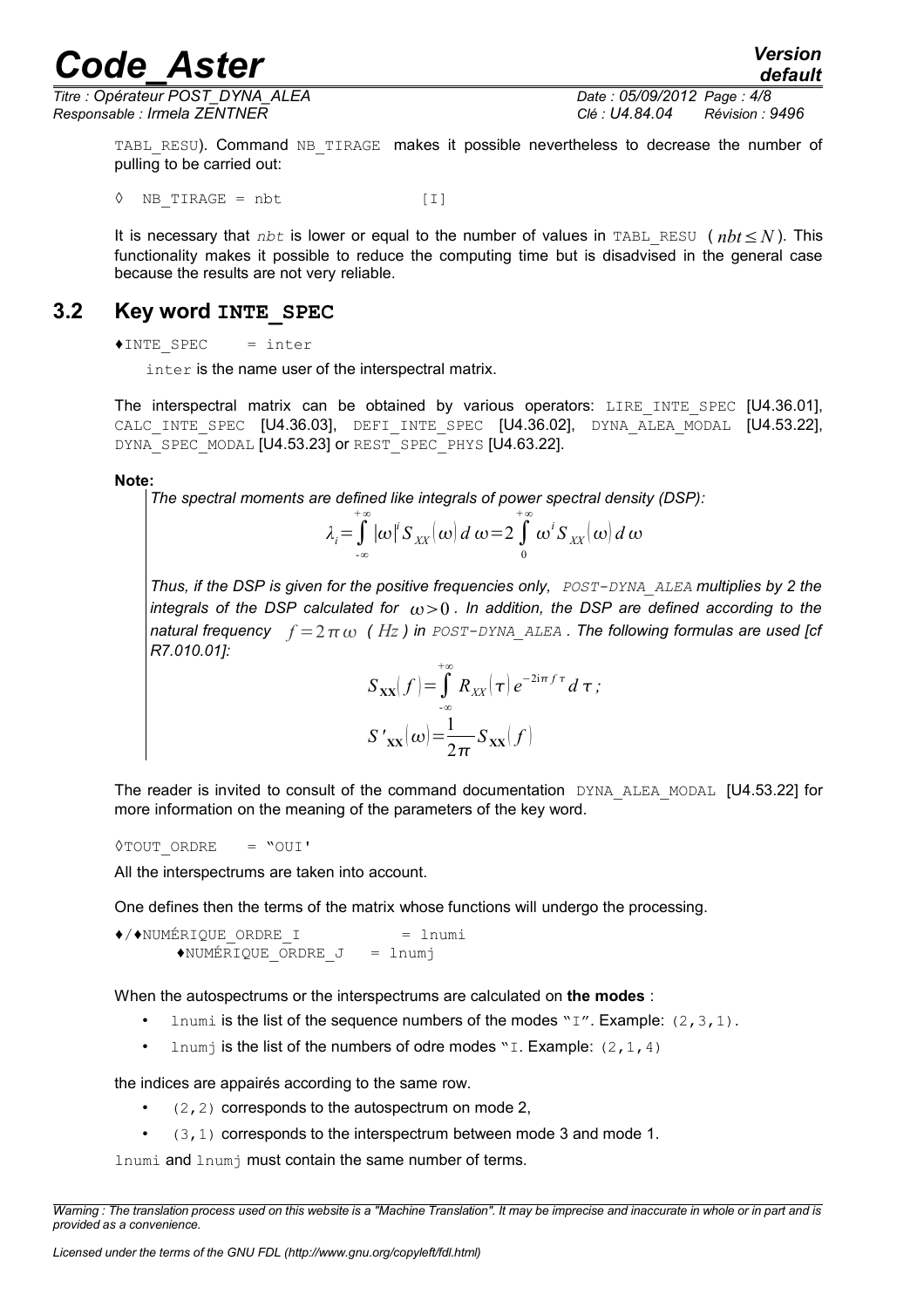*Code\_Aster Version Titre : Opérateur POST\_DYNA\_ALEA Date : 05/09/2012 Page : 5/8 Responsable : Irmela ZENTNER Clé : U4.84.04 Révision : 9496*

*default*

```
/NOEUD I = lnoeudi
   \triangleNOEUD J = lnoeudj
   \bullet NOM CMP I = lcmpi
   \triangleNOM CMP J = lcmpj
```
When the autospectrums or the interspectrums are calculated on **the nodes** in a given direction:

- lnoeudi is the list of the nodes according to "I" : *NO92 , NO95 , NO98*
- lnoeudj is the list of the nodes according to "J" : *NO92 , NO92 , NO92*
- lcmpi is the list of the components according to " $I''$ :  $(DX, DX, DY)$
- lcmpj is the list of the components according to " $J''$  :  $(DX, DX, DX)$

The nodes and components are appairés according to the same row:

- $(NO92 DX, NO92 DX)$  corresponds to the autospectrum with the node  $NO92$  in the direction *DX* ,
- *NO98 DY , NO92 DX* corresponds to the interspectrum between the node *NO92* in the direction *DX* and the node *NO95* in the direction *DY* .

lnoeudi, lnoeudj, lcmpi and lcpmj must contain the same number of terms.

 $\sqrt{OPTION}$  = " $DIAG''$ 

computations are carried out on all the autospectrums of the matrix and only for these.

#### **3.2.1 Key word DUREE**

```
◊ DUREE = duration
```
If the key word duration is indicated, then one determines the average maximum as well as the factor of peak of the Gaussian steady stochastic process according to the formulas of Vanmarcke. duration then indicates the interval of time considered to estimate these quantities. By way of an example, in the frame of a seismic analysis, duration can be taken equal to the period of the strong phase of the seismic signal.

#### **3.2.2 Operand MOMENT**

 $<sup>0</sup>$ MOMENT = lmom</sup>

lmom is the list of the orders of the spectral moments which will be calculated. By defaults, the spectral moments of orders 0,1,2,3 and 4 are always calculated. It is thus advisable to mention in this list the moments of order higher than  $4.$  Example:  $(5, 7, 8)$ .

#### **3.3 Operand INFO**

 $\Diamond$ INFO =

1 printing of the results requested.

2 like 1 but with more details.

#### **3.4 Operand TITER**

◊TITER = title

title is the title of computation. It will be printed at the top of the results. See [U4.03.01].

*Warning : The translation process used on this website is a "Machine Translation". It may be imprecise and inaccurate in whole or in part and is provided as a convenience.*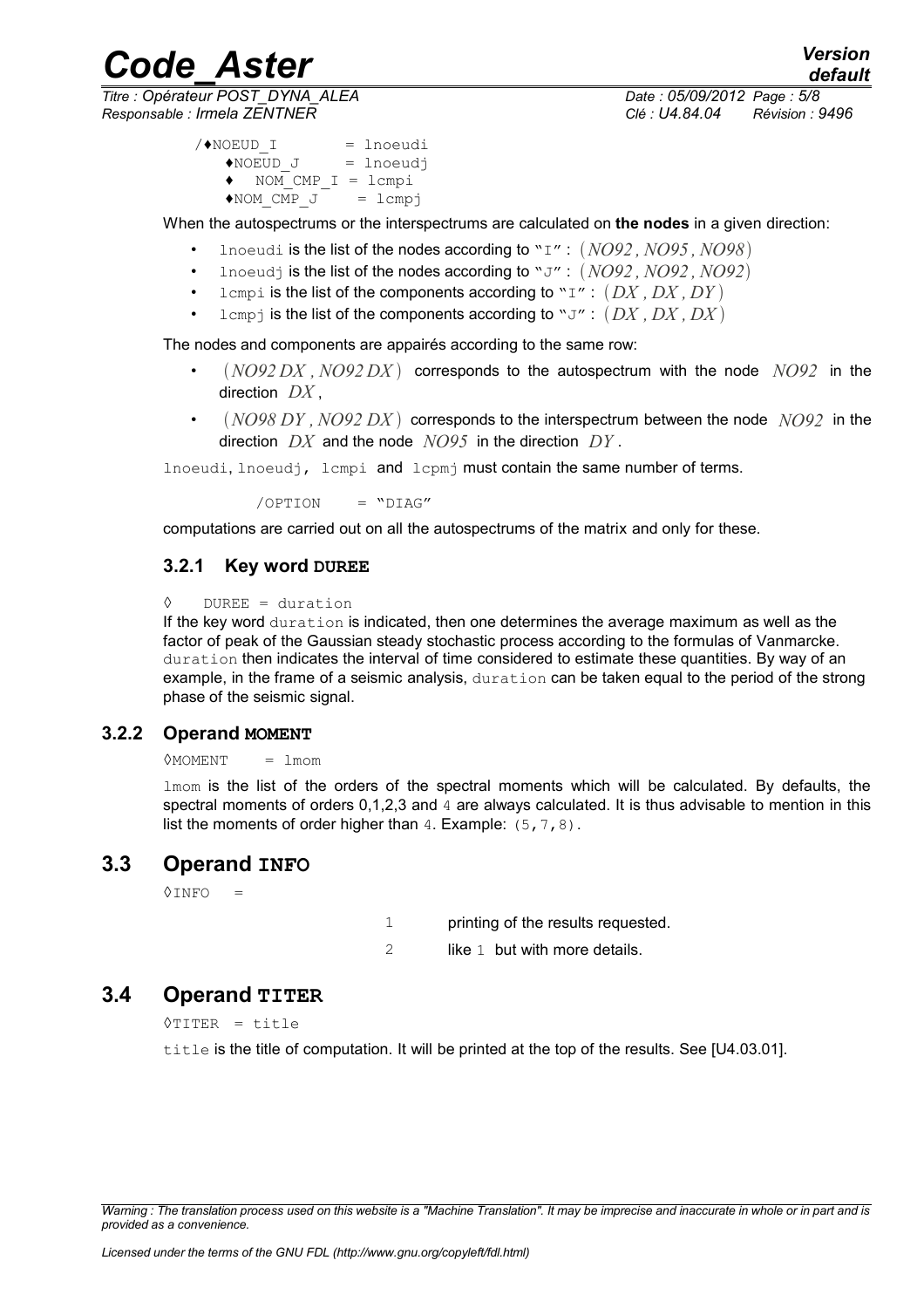*Titre : Opérateur POST\_DYNA\_ALEA Date : 05/09/2012 Page : 6/8 Responsable : Irmela ZENTNER Clé : U4.84.04 Révision : 9496*

## **4 Results provided**

#### **4.1 Key word FRAGILITE**

the parameters of the array in output are:

| <b>PARAMETERS</b> | <b>TYPE</b> | <b>DESCRIPTION</b>                             |
|-------------------|-------------|------------------------------------------------|
| TITER             | TXM         | Titrates array                                 |
| AM                | R           | Parameter $A_m$ estimated by maximum of        |
|                   |             | probability from original sample               |
| <b>BETA</b>       | R           | Parameter $\beta$ estimated by maximum of      |
|                   |             | probability from original sample               |
| PARA NOCI         | R           | Values of the parameter of harmfulness for     |
|                   |             | which one evaluates curves                     |
| PFA               | R           | Values of the curve of brittleness (parameters |
|                   |             | AM and BETA)                                   |
| FRACTILES         | R           | Values of the curves for the fractile          |

### **4.2 Key word INTE\_SPEC**

For each function chosen in the interspectrum, POST DYNA ALEA stores in an array accessible by IMPR TABLE [U4.91.03]

- the spectral moments
- from the statistical parameters (to be used if it is about an autospectrum):
	- standard deviations,
	- factor of irregularity,
	- median number of extrema a second,
	- many transitions by zero a second,
	- center frequency
	- the factor of peak according to the formula of Vanmarcke
	- the average maximum according to the formula of Vanmarcke

the parameters of this array are:

| <b>PARAMETERS</b> | <b>TYP</b><br>Е | <b>DESCRIPTION</b>                                |
|-------------------|-----------------|---------------------------------------------------|
| NUME ORDRE I      | I               | sequence number of modes $i$                      |
| NUME ORDRE J      | Ι               | sequence number of modes                          |
| NOEUD I           | NO.             | Node $i$                                          |
| NOEUD J           | NO.             | Node                                              |
| NOM CMP I         | TXM             | (DX, DY, DY)<br>Name of the component to node $i$ |
| NOM CMP J         | TXM             | Name of the component to node $j$ $(DX, DY, DY)$  |
| LAMBDA 00         | $\mathbb{R}$    | spectral moment of order 0                        |
| LAMBDA 01         | $\mathbb{R}$    | spectral moment of order 1                        |
| LAMBDA 02         | $\mathbb{R}$    | spectral moment of order 2                        |
| LAMBDA 03         | $\mathbb{R}$    | spectral moment of order 3                        |
| LAMBDA 04         | $\mathbb{R}$    | spectral moment of order 4                        |
| VARIATION         | $\mathbb{R}$    | standard deviation                                |
| NB EXTREMA P S    | $\mathbb{R}$    | average number of extrema a second                |
| NB PASS ZERO P S  | $\mathbb{R}$    | many transitions by zero a second                 |
| FREO APPAR        | $\mathbb{R}$    | center frequency                                  |
| FACT IRRE         | $\mathbb{R}$    | factor of irregularity                            |
| MAX MOY           | $\mathbb{R}$    | Maximum layer                                     |
| FACT PIC          | $\mathbb{R}$    | Factor of peak                                    |

*Warning : The translation process used on this website is a "Machine Translation". It may be imprecise and inaccurate in whole or in part and is provided as a convenience.*

*Licensed under the terms of the GNU FDL (http://www.gnu.org/copyleft/fdl.html)*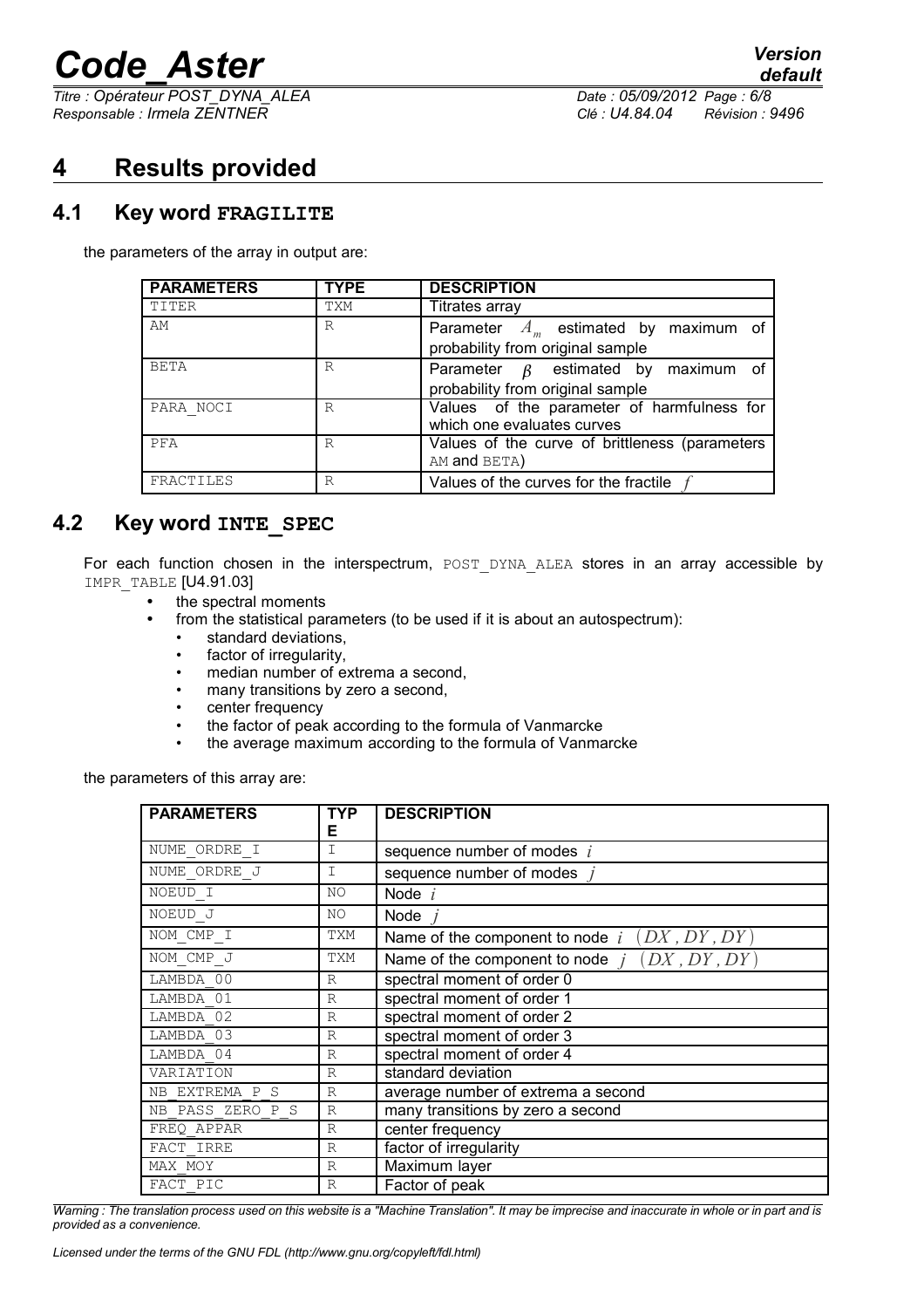*default*

*Code\_Aster Version*  $\overline{T}$ itre : Opérateur POST\_DYNA\_ALEA *Responsable : Irmela ZENTNER Clé : U4.84.04 Révision : 9496*

If  $INFO = 1$  one prints in the message file

- the name user of the array,
- the two indices (2 nodes or 2 modes) of the selected function,
- the type of result calculated,
- computation options selected or taken by default,
- values of the selected functions.

*Warning : The translation process used on this website is a "Machine Translation". It may be imprecise and inaccurate in whole or in part and is provided as a convenience.*